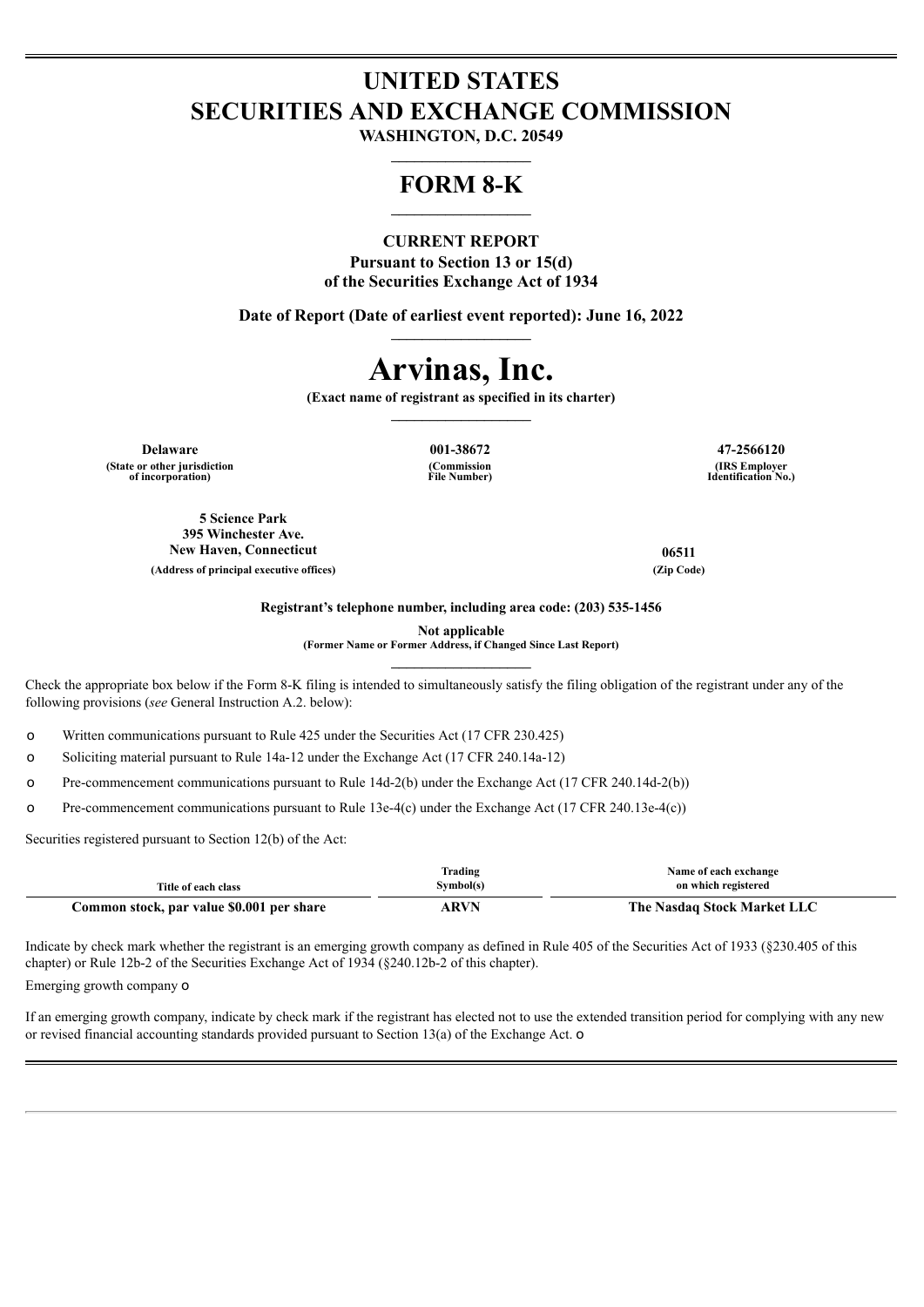### **Item 5.07. Submission of Matters to a Vote of Security Holders.**

At the annual meeting of shareholders of Arvinas, Inc. (the "Company") held on June 16, 2022 (the "2022 Annual Meeting"), the Company's shareholders voted on the following proposals:

1. The following nominees were elected to the Company's Board of Directors (the "Board") as Class I directors for terms expiring at the 2025 annual meeting of shareholders.

|                             | For        | Withheld   | <b>Broker Non-Votes</b> |
|-----------------------------|------------|------------|-------------------------|
| Linda Bain                  | 25,589,092 | 19,709,365 | 3,673,046               |
| John Houston, Ph.D.         | 34,800,542 | 10.497.915 | 3,673,046               |
| Laurie Smaldone Alsup, M.D. | 35,219,227 | 10.079.230 | 3,673,046               |

2. A non-binding, advisory proposal on the compensation of the Company's named executive officers was approved.

| For:                     | 28,277,835 |
|--------------------------|------------|
| Against:                 | 17,011,921 |
| Abstain:                 | 8,701      |
| <b>Broker Non-Votes:</b> | 3,673,046  |

3. The appointment of Deloitte and Touche LLP as the independent registered public accounting firm for the Company for the fiscal year ending December 31, 2022 was ratified.

| For:     | 48,886,524 |
|----------|------------|
| Against: | 80,093     |
| Abstain: | 4,886      |